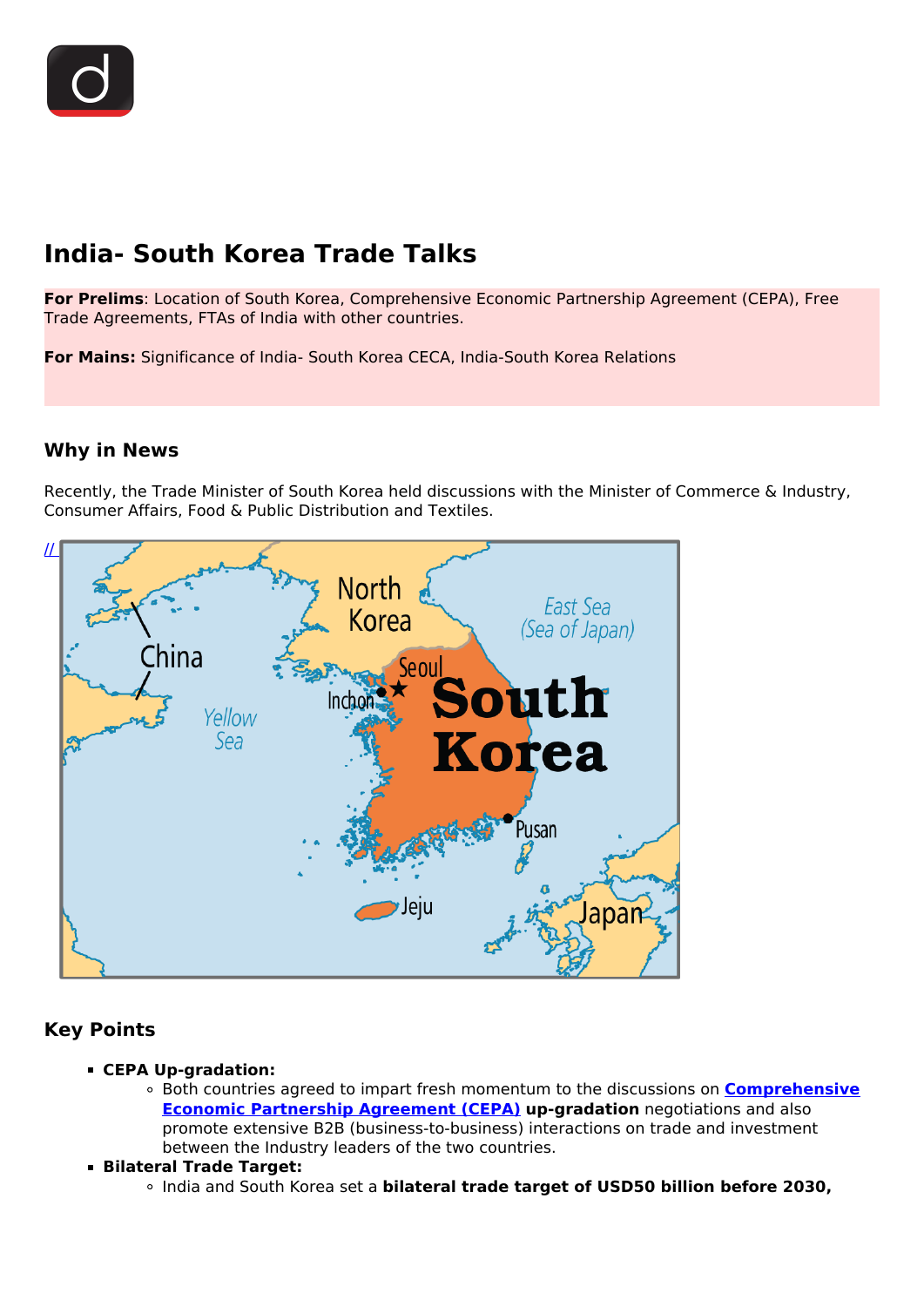which was agreed at the summit meeting in 2018.

- This regular negotiations shall be a forum to discuss the difficulties of the business community from both countries and emerging trade-related issues including **[supply chain resilience.](/daily-updates/daily-news-analysis/launch-of-supply-chain-resilience-initiative)**
- Agreed to **boost bilateral trade between India and Korea** to achieve growth in a fair and balanced manner to the mutual advantage of both sides.
	- Indian players have been facing difficulties in exporting their products in Korea in sectors such as steel, engineering, and agri products due to stringent regulatory issues in Korea.
	- The **trade deficit** has increased from USD5 billion in 2008-09 to USD8 billion in 2020-21.

#### **Comprehensive Economic Partnership Agreement**

- **About:**
	- It is a kind of **free trade pact** which covers negotiation on the trade in services and investment, and other areas of economic partnership. It may even consider negotiation on areas such as trade facilitation and customs cooperation, competition, and **[Intellectual](/to-the-points/paper3/intellectual-property-rights) [Property Rights.](/to-the-points/paper3/intellectual-property-rights)**
	- Partnership agreements or cooperation agreements are more comprehensive than **[Free](/daily-updates/daily-news-analysis/india-us-trade-issues-free-trade-agreement#:~:text=About%3A,prohibitions%20to%20inhibit%20their%20exchange.) [Trade Agreements.](/daily-updates/daily-news-analysis/india-us-trade-issues-free-trade-agreement#:~:text=About%3A,prohibitions%20to%20inhibit%20their%20exchange.)**
	- CEPA also looks into the regulatory aspect of trade and encompasses an agreement covering the regulatory issues.
- **India's CEPAs:**
	- India has **signed CEPAs with South Korea and Japan.**
	- In 2021, India and the United Arab Emirates (UAE) formally launched negotiations on the India-UAE **[CEPA](/daily-updates/daily-news-analysis/india-uae-meet-on-investments)**.
	- o India is also looking to advance a CEPA with Bangladesh.

## **India-South Korea Relations**

- **Political:**
	- During the Korean War (1950- 53), **India played a major role in a cease-fire agreement** signed between both the warring sides (North Korea and South Korea) and the ceasefire was declared on 27th July 1953.
	- In May 2015, the bilateral relationship was upgraded to **'special strategic partnership'.**
	- India has a major role to play in **South Korea's Southern Policy** under which Korea is looking at expanding relations beyond its immediate region.
	- Similarly, South Korea is a major player in India's **[Act East Policy](/daily-updates/daily-news-analysis/india-s-act-east-policy-1)** [u](/daily-updates/daily-news-analysis/india-s-act-east-policy-1)nder which India aims to promote economic cooperation, cultural ties and develop strategic relationships with countries in the Asia-Pacific.
- **Trade Relations:**
	- The trade and economic relations between India and South Korea have gathered momentum in recent years with **annual bilateral trade reaching USD21.5 billion in 2018,** crossing the USD20 billion mark for the first time.
	- Bilateral trade in January-December 2020 was recorded at **USD16.9 billion.**
	- The bilateral **Comprehensive Economic Cooperation Agreement (CEPA),** set in place since 2010, has spurred trade and investments both ways.
	- To facilitate investment from Korea, India has launched a **"Korea Plus" facilitation cell** under '**Invest India**' to guide, assist and handhold investors.
	- <sup>o</sup> South Korea's total *[foreign direct investment](/daily-updates/daily-news-analysis/fdi-inflow-touches-82-bn-in-fy21)* to India up to September 2020 was about USD6.94 billion and is one of the key investors in India.
- **Defence:**
	- In 2005, the two sides signed an **agreement to cooperate in defence and logistics** and another Memorandum of Understanding (MoU) on cooperation between the two Coast Guards in 2006 .